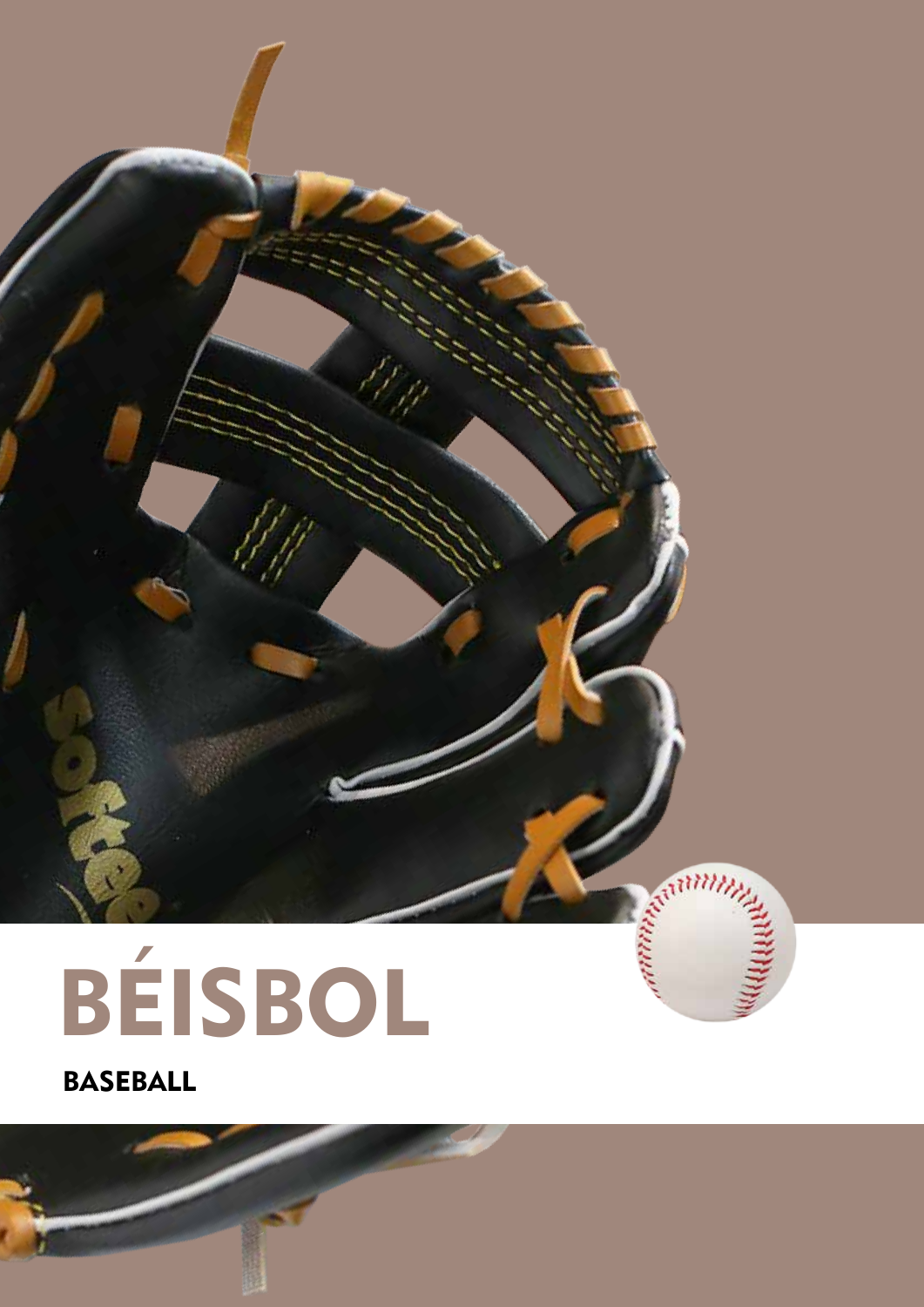



**WOODEN BASEBALL BAT HIT**  BATTE DE BASEBALL EN BOIS HIT

BATE DE BÉISBOL DE MADERA HIT

Composición: Madera. Disponible en varias medidas: 25", 28",30", 32"y 35"

*REFERENCIAS: 25": 35135.25.1 - 28": 35135.28.1 - 30": 35135.30.1 32": 35135.32.1 - 35": 35135.35.1*



Composition: wood. Several dimensions: 25", 28", 30", 32", 35".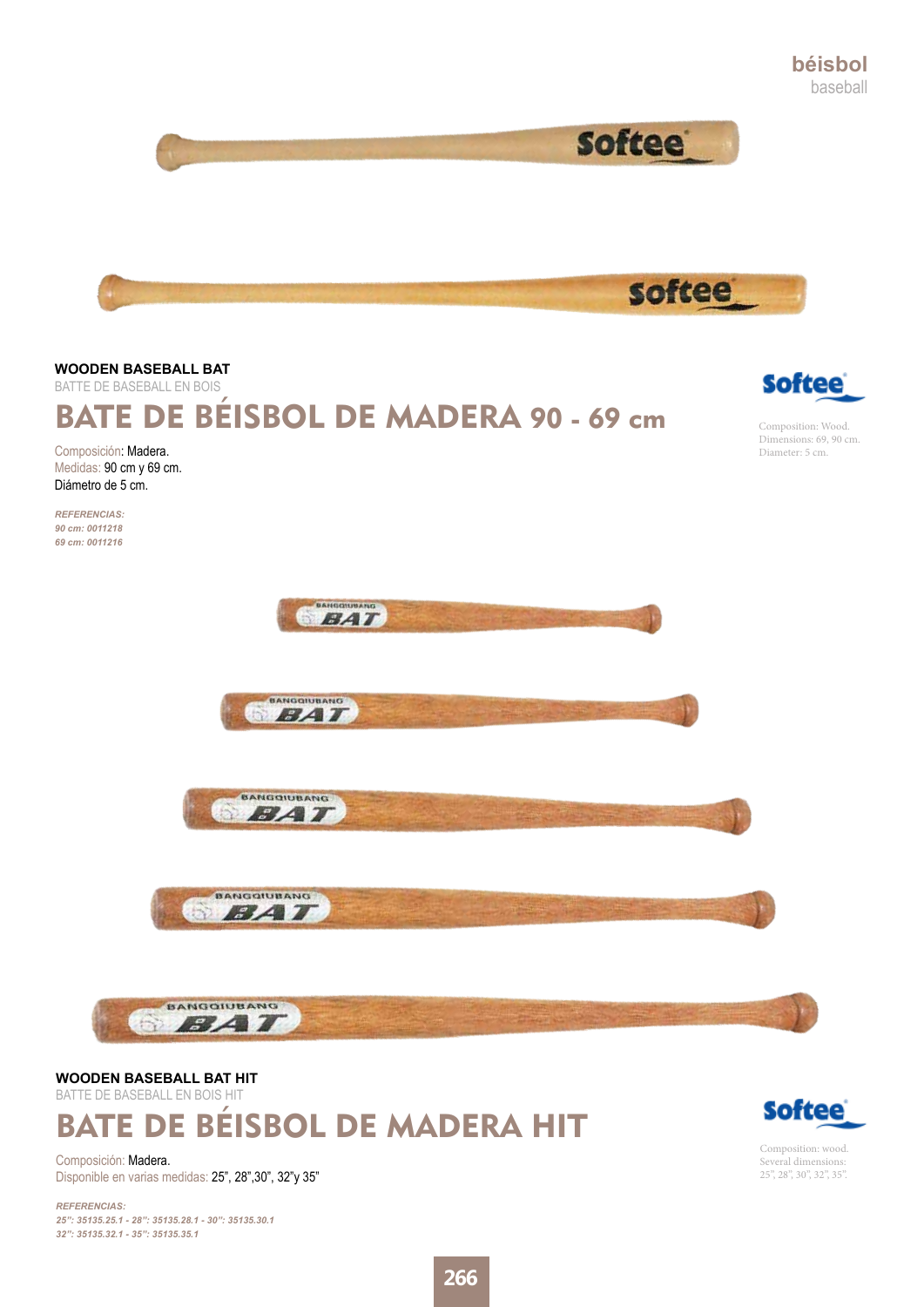



Colores: Rojo, amarillo y azul. Incluye pelota. *REFERENCIAS: Rojo: 24380.003.1 - Amarillo: 24380.005.1 - Azul: 24380.028.1* **Softee** 

Composition: foam. Dimensions: 69 cm. Colours: red, yellow and  $h|_{110}$ Ball included.

#### **BASEBALL FOAM BAT**  BATTE DE BASEBALL EN MOUSSE



Composition: foam. Dimensions: 69 cm. Great durability.

BATE BÉISBOL FOAM

Composición: Foam. Medida: 69 cm. Gran durabilidad.

*REF: 0010804*



**ADJUSTABLE BASEBALL FOAM BAT**  BATTE DE BASEBALL EN MOUSSE RÉGLABLE



Composición: Foam. Medidas regulables de 58 a 74 cm. Escala en pulgadas

*REF: 0010803*



Composition: foam. Regulated dimensions: 58 cm to 74 cm. Scale in inches.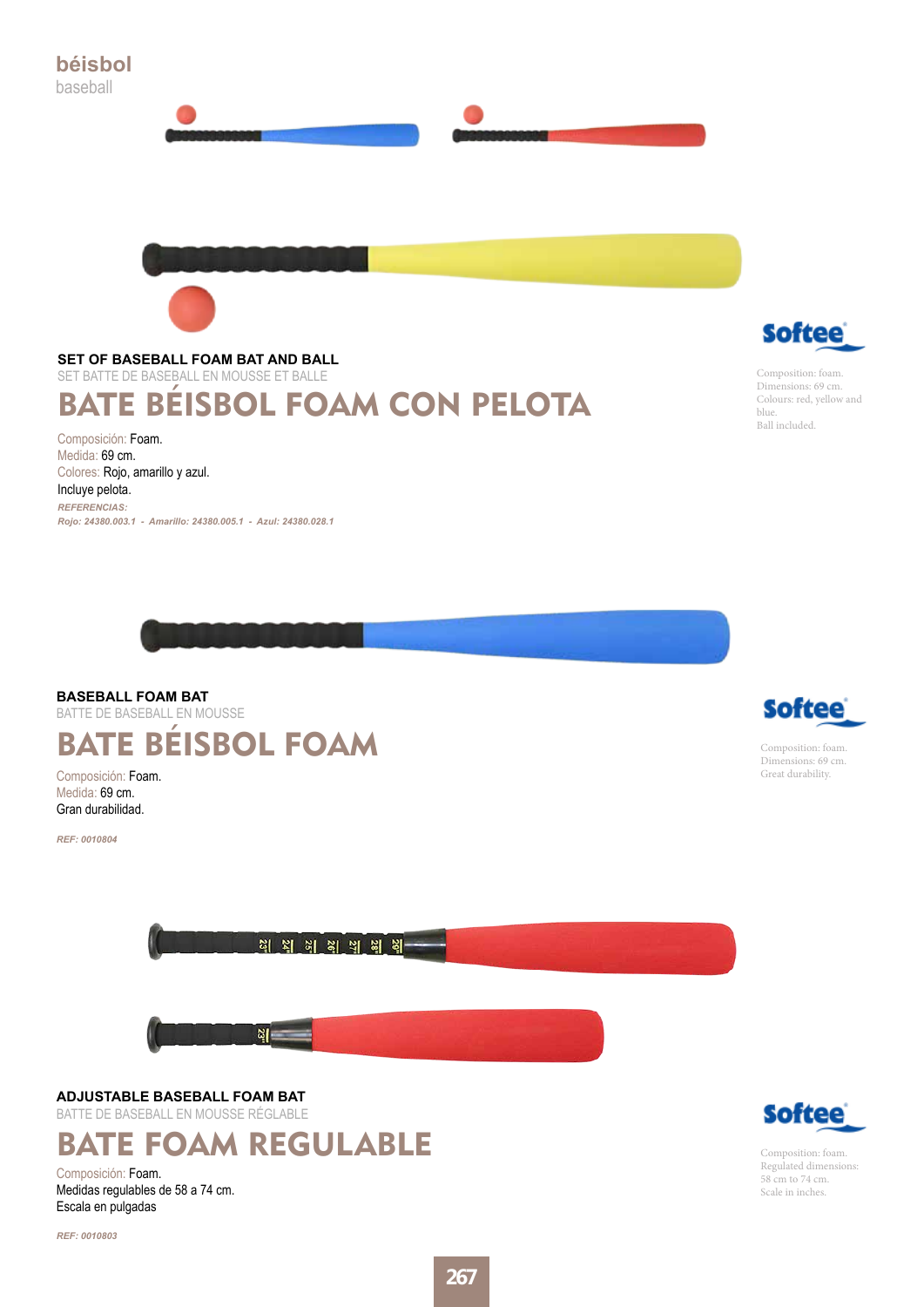Diameter: 70 mm. Colour: Yellow.

### **béisbol** baseball

**BASEBALL FOAM DELUXE BAT**

BATTE DE BASEBALL EN MOUSSE DELUXE

## BATE BÉISBOL FOAM DELUXE

Composición: Foam. Medida: 61 cm. Color: Azul. Gran durabilidad.

*REF: 25168.028.1*

**BALL SOFT BALL INITIATION** 

BALLE SOFT POUR INITIATION

PELOTA SOFT BALL INICIACIÓN Diámetro: 70 mm.

Color: Amarillo.

*REF: 24438.005.1*

**BALL SOFT BALL MAXI INITIATION**  BALLE SOFT MAXI POUR INITIATION



Diámetro: 100 mm. Color: Amarillo.

**FOAM BASEBALL BALL** BALLE DE BASEBALL EN MOUSSE

PELOTA BÉISBOL FOAM

Composición: Foam. Diámetro: 70 mm. Peso: 20 grs.

*REF: 0010805*





Colour: Yellow.

**Softee** 

Composition: foam. Diameter: 70 mm. Weight: 20 grs.







Composition: Foam. Dimensions: 61 cm. Colour: Blue. Great durability.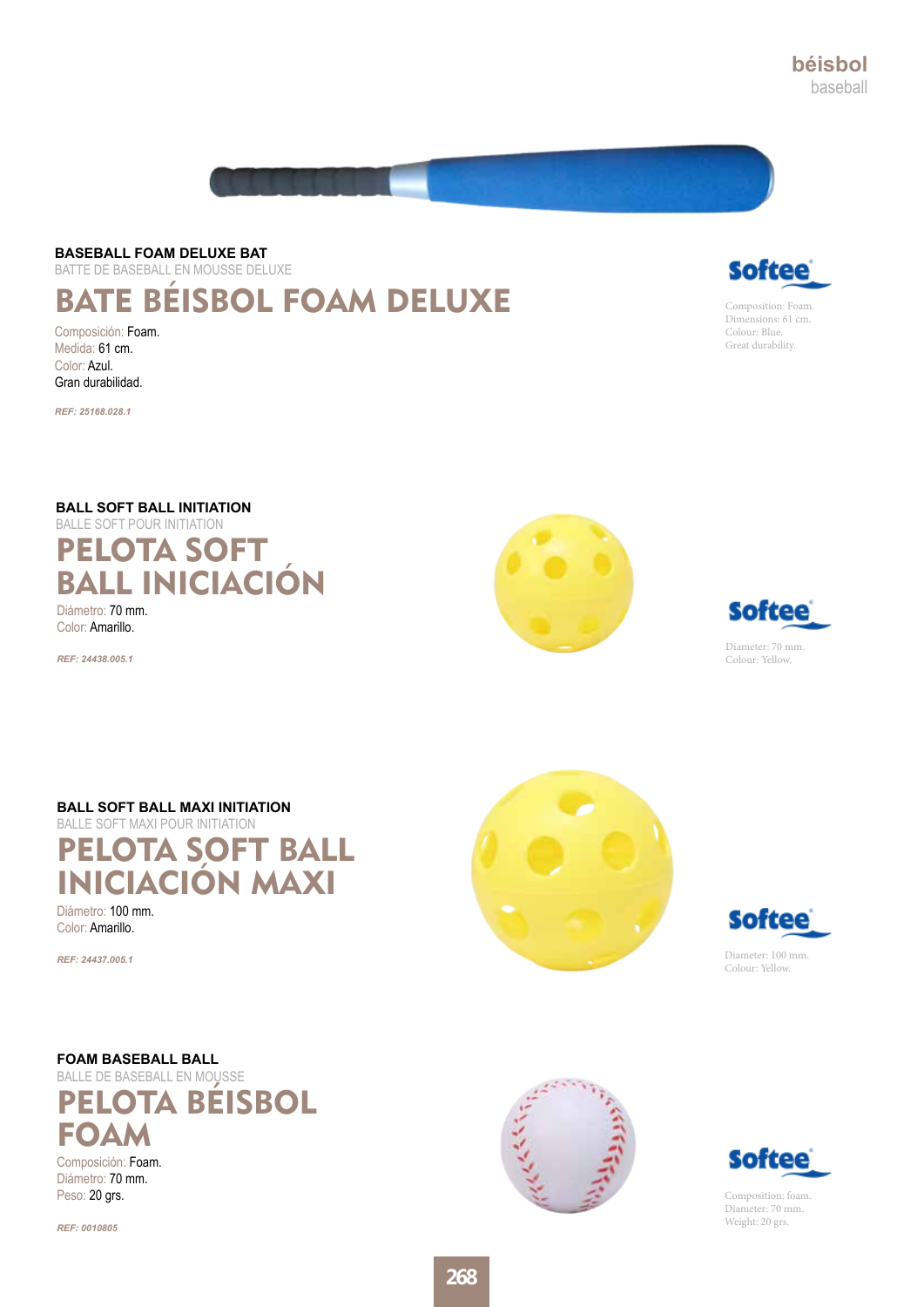#### **béisbol**

baseball

#### **SOFT BASEBALL BALL** BALLE DE BASEBALL

PELOTA BÉISBOL SOFT

Material soft. Diámetro: 72 mm. Peso: 107 grs.

*REF: 0011210*

**PU BASEBALL BALL**  BALLE DE BASEBALL PU PELOTA BÉISBOL PU

Composición: PU. Diámetro: 72 mm. Peso: 144 grs.

*REF: 0010806*



Composición: PU soft. Diámetro: 72 mm. Peso: 142 grs.

*REF: 0010807*





Soft material. Diameter: 70 mm. Weight: 107 grs.





Composition: PU. Diameter: 72 mm. Weight: 144 grs.





Composition: PU soft. Diameter: 72 mm. Weight: 142 grs.







Vinyl fil glove surface for added adhesion. Size: 9 - Junior. Left hand.

#### **LEFT HAND JR. BASEBALL GLOVE SIZE 9** GANT DE BASEBALL JUNIOR TAILLE 9 POUR MAIN GAUCHE

## GUANTE JUNIOR T9 MANO IZQ.

Superficie del guante en film vinílico para mayor adherencia. Talla: 9 - Infantil. Mano izquierda.

*REF: 0011238*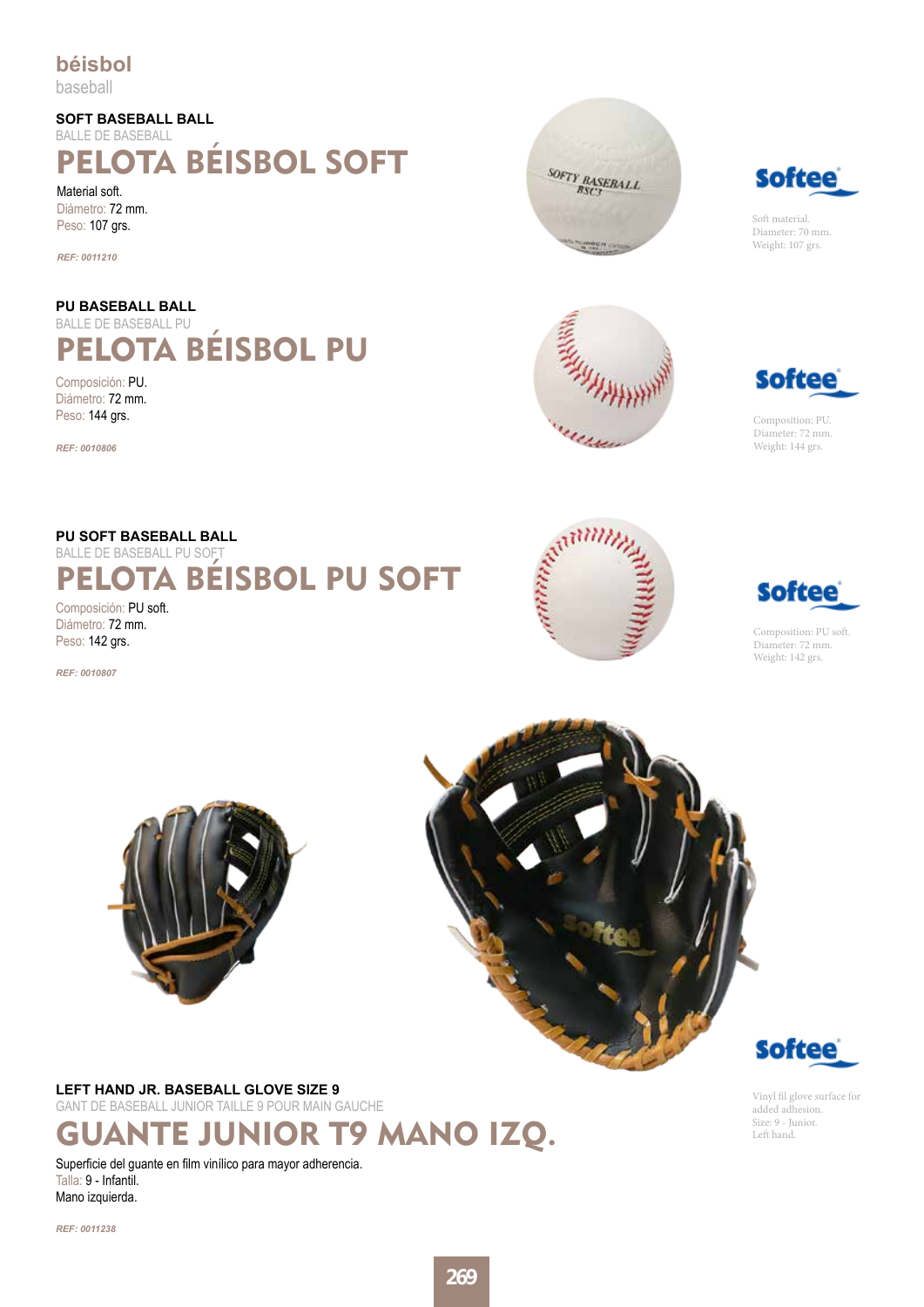

#### **SOFTEE FEEL BASEBALL GLOVE ADULT**

GANT DE BASEBALL SOFTEE FEEL ADULTE

## **GUANTE BÉISBOL SOFTEE FEEL<br>ADULTO MANO IZO.** MANO IZQ.

Cara interna y externa fabricada en material sintético de nueva generación. Muy resistente. Guante para jugadores diestros. Talla única: 12".

*REF: 24455.12.1*

Internal and external face made of new generation synthetic material. Very tough. Glove for right-handed players. Single size: 12".

'oit